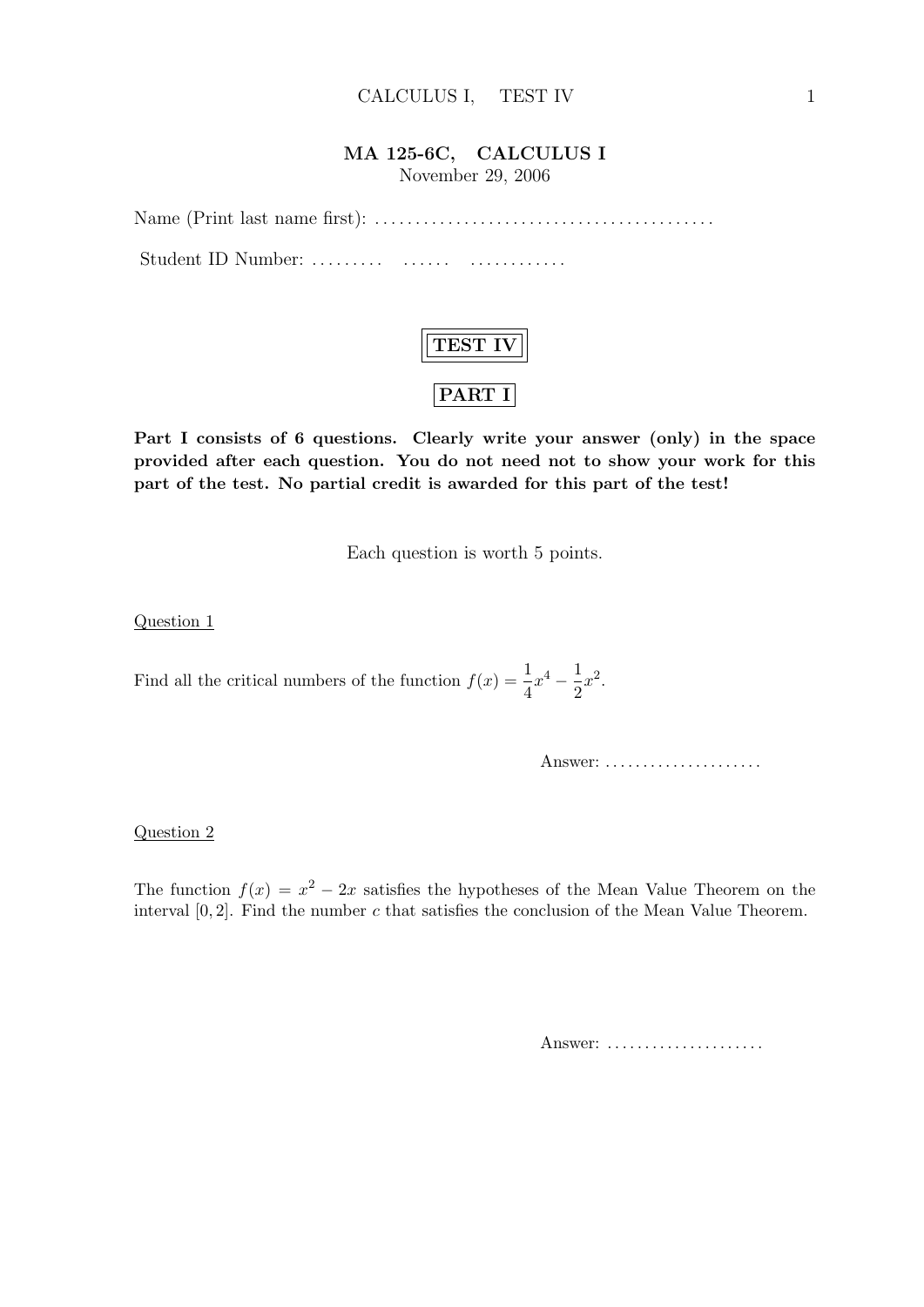#### Question 3

Find the absolute maximum value of the function  $f(t) = t^2 + t$  on the closed interval [-3, 1].

Answer: ..................

#### Question 4

Find the open interval on which the function  $g(x) = x^5 - 5x + 2$  is decreasing.

Answer: ..................

#### Question 5

Find the open interval on which the function  $h(x) = xe^x$  is concave up.

Answer: ..................

Question 6

Find the most general antiderivative of the function  $f(x) = 1 + e^x + \cos x$ .

Answer: ..................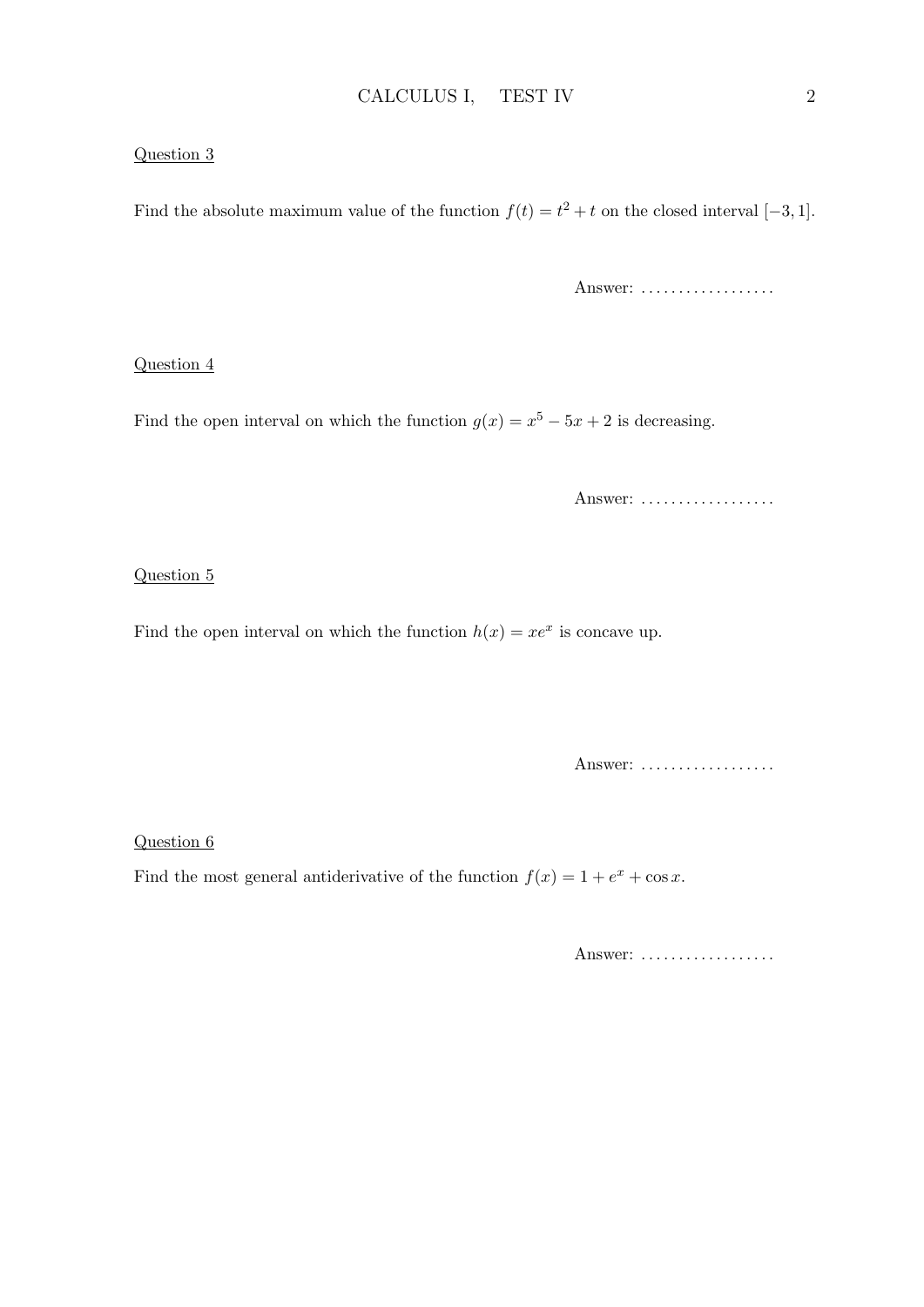### PART II

Each problem is worth 14 points.

Part II consists of 5 problems. You must show your work on this part of the test to get full credit. Displaying only the final answer (even if correct) without the relevant steps will not get full credit.

### Problem 1

Suppose that the derivative of a function  $f(x)$  is given by

$$
f'(x) = (x - 2)^2(x + 2)^3(x - 3)^4.
$$

Answer all the following questions.

(a) Find all the critical numbers of the function  $f(x)$ .

(b) On what interval(s) is the function  $f(x)$  increasing? (Justify your answer!)

(c) On what interval(s) is the function  $f(x)$  decreasing? (Justify your answer!)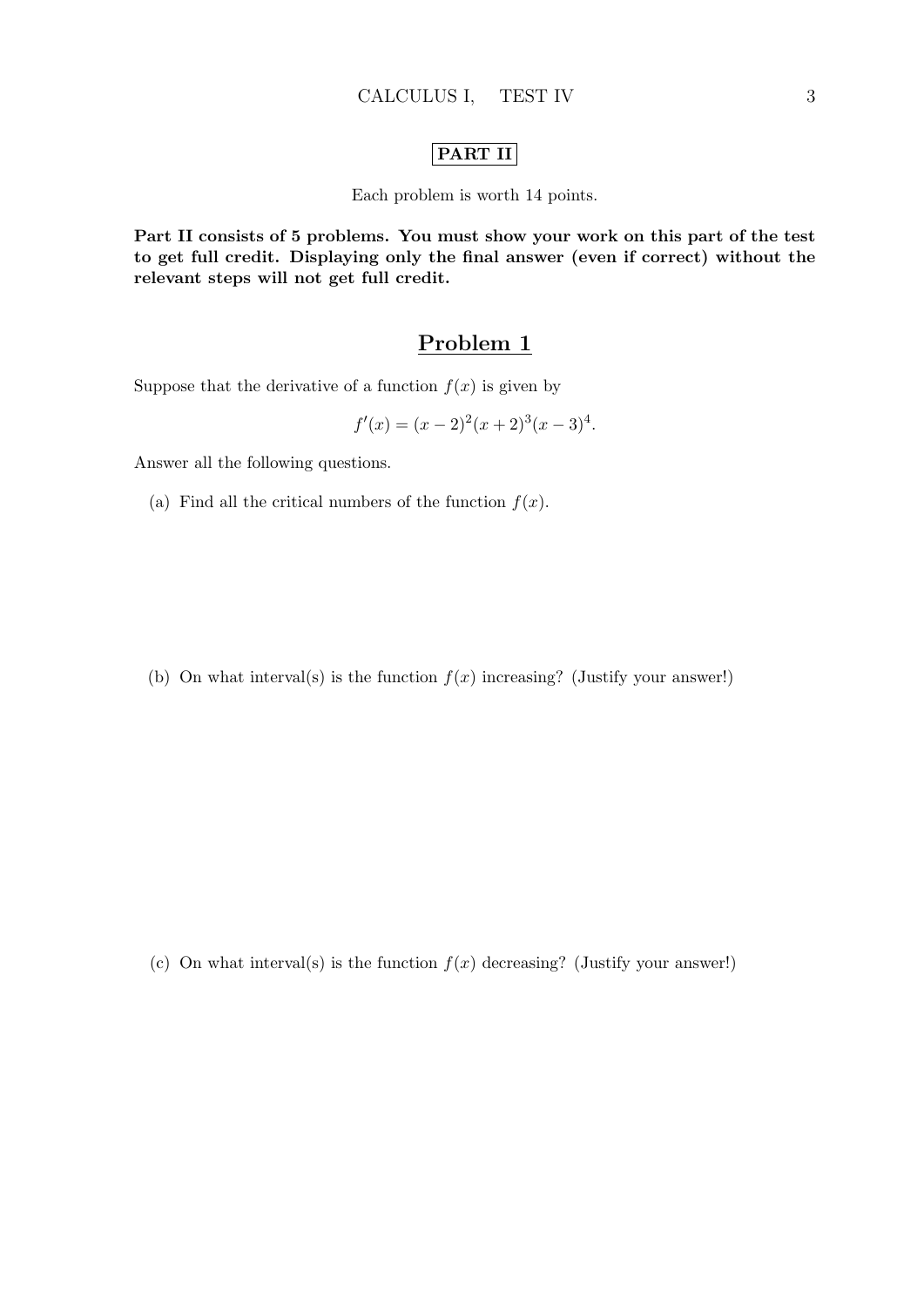Consider the function

$$
f(x) = x - \frac{1}{3}x^3.
$$

Answer all the following questions.

- (a) Find the (open) interval of increase, and all the (open) intervals of decrease.
- (b) Find all local maximum and minimum values.
- (c) Find the open interval(s) where the function is concave down, and the open interval(s) where it is concave up.
- (d) Find the inflection point. [Be sure to give the  $x$  and the  $y$  coordinate!]
- (e) Use the information from parts  $(a)$ –(d) to sketch the graph.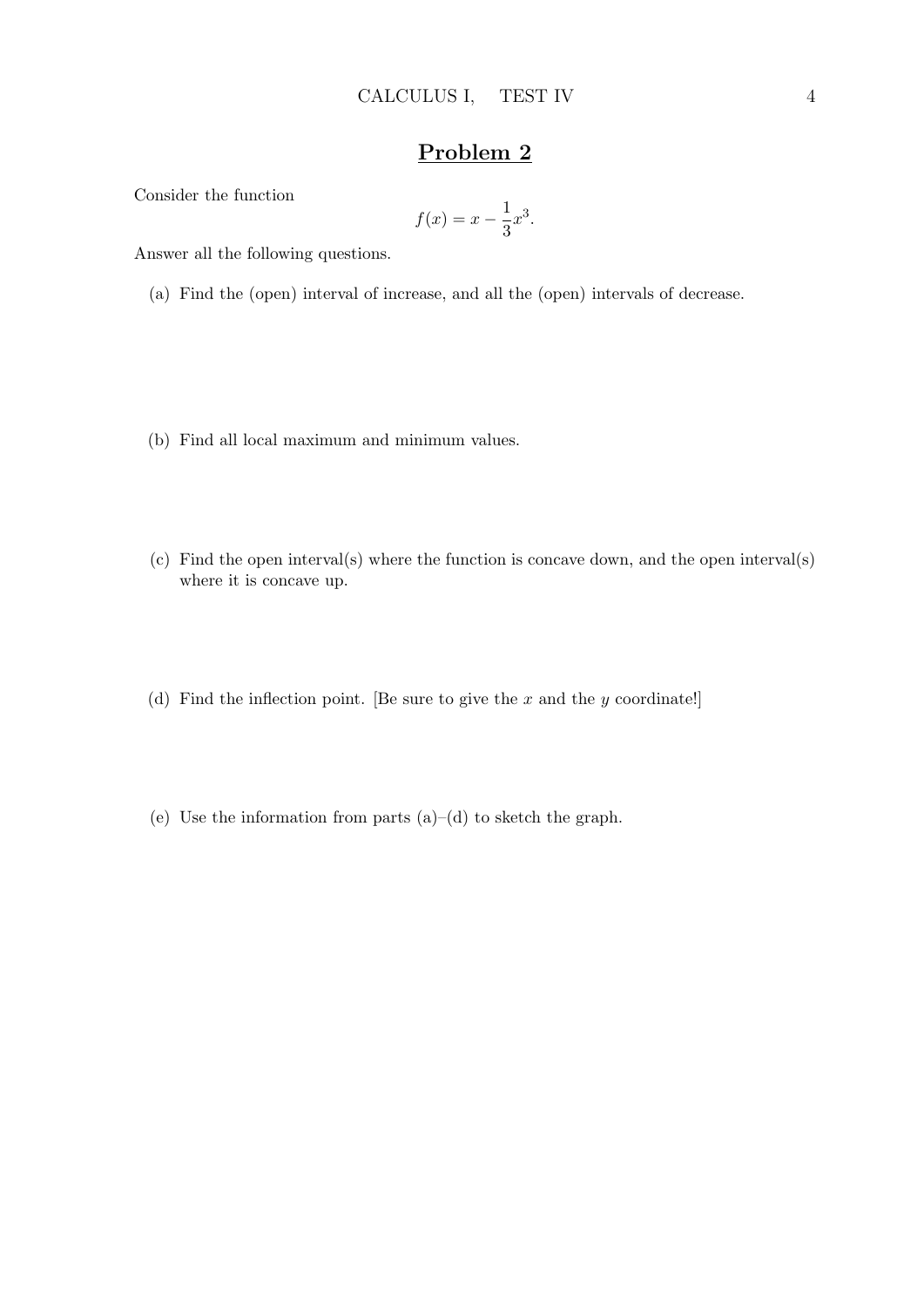(1) Find the dimensions of a rectangle with perimeter 100 ft and whose area is as large as possible.

(2) Find two positive numbers whose product is 64 and whose sum is minimum.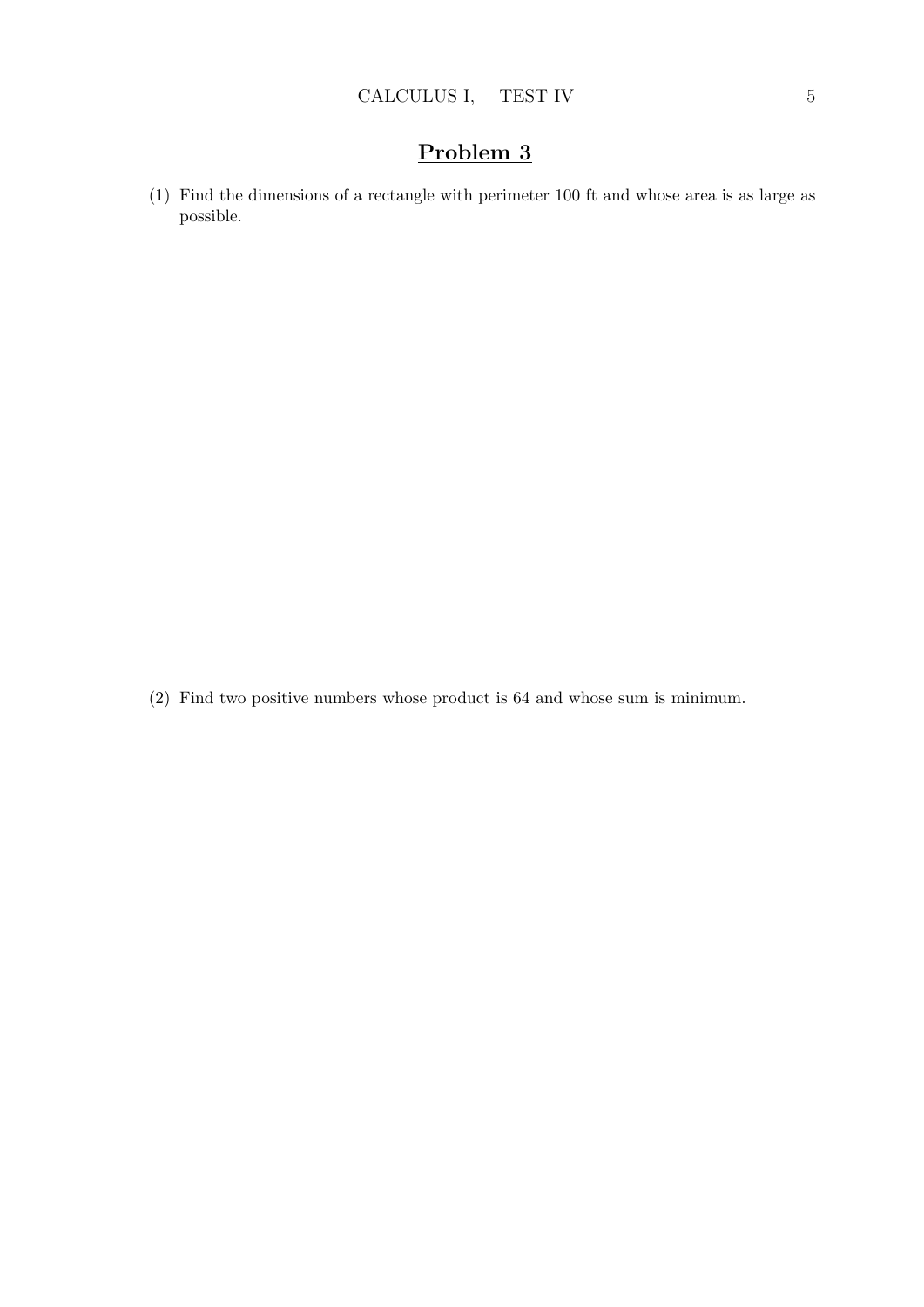(a) Find the most general antiderivative of the function

$$
f(x) = 12x^2 - 8x^{3/5} + 3\sqrt{x}.
$$

(Simplify your answer!)

(b) Find the most general antiderivative of the function

$$
f(x) = \frac{1}{x} + e^x + \frac{1}{1 + x^2}.
$$